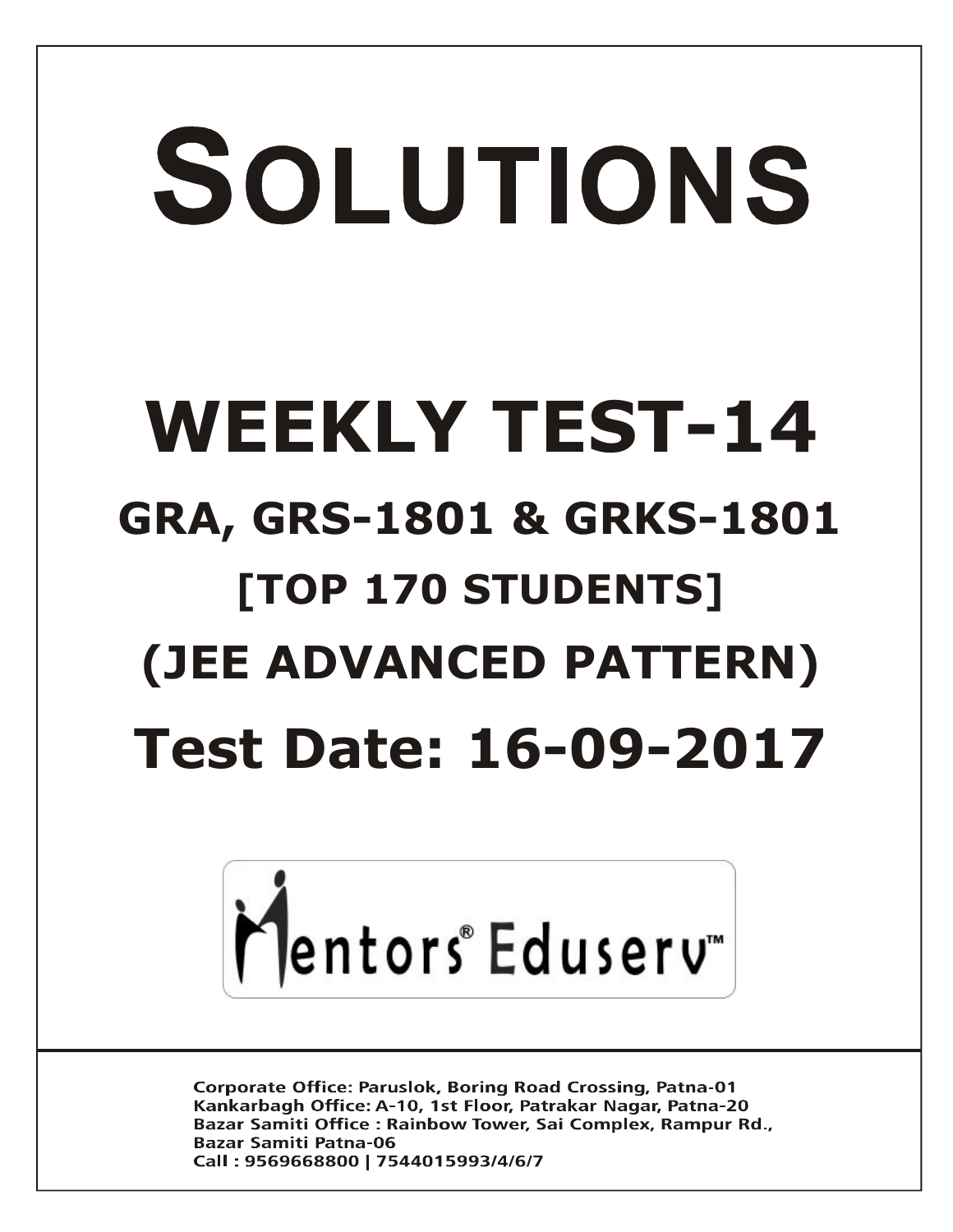

Mentors Eduserv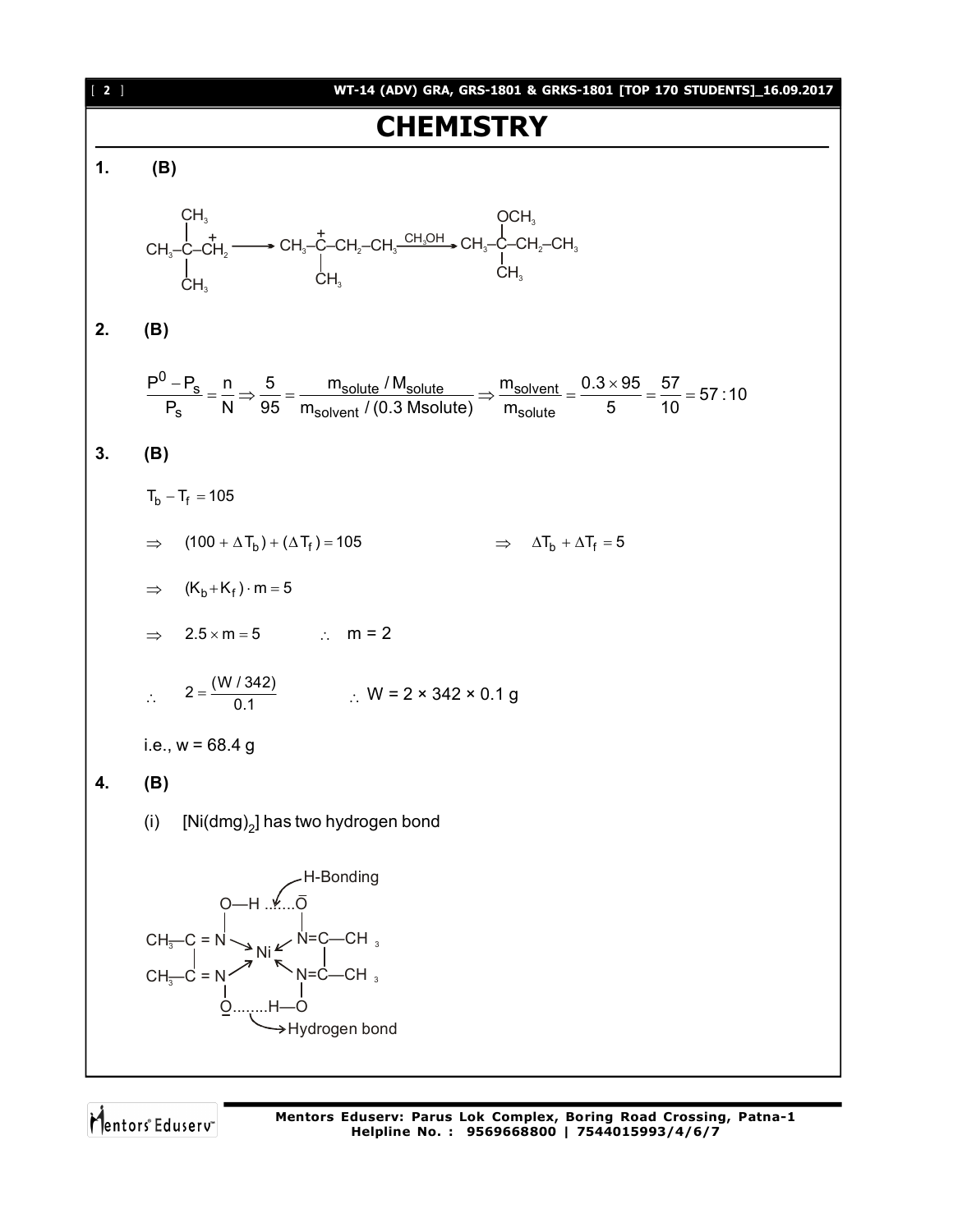#### **WT-14 (ADV) GRA, GRS-1801 & GRKS-1801 [TOP 170 STUDENTS]\_16.09.2017** [ **3** ]



(iv) RSiCl<sub>3</sub> on Hydrolysis gives a cross linked silicon



(iii) OH OH OH HO—Si—O—Si—O—Si—OH  $H|O$   $H|O$   $H|O$ R R R



Mentors<sup>e</sup> Eduserv<sup>-</sup>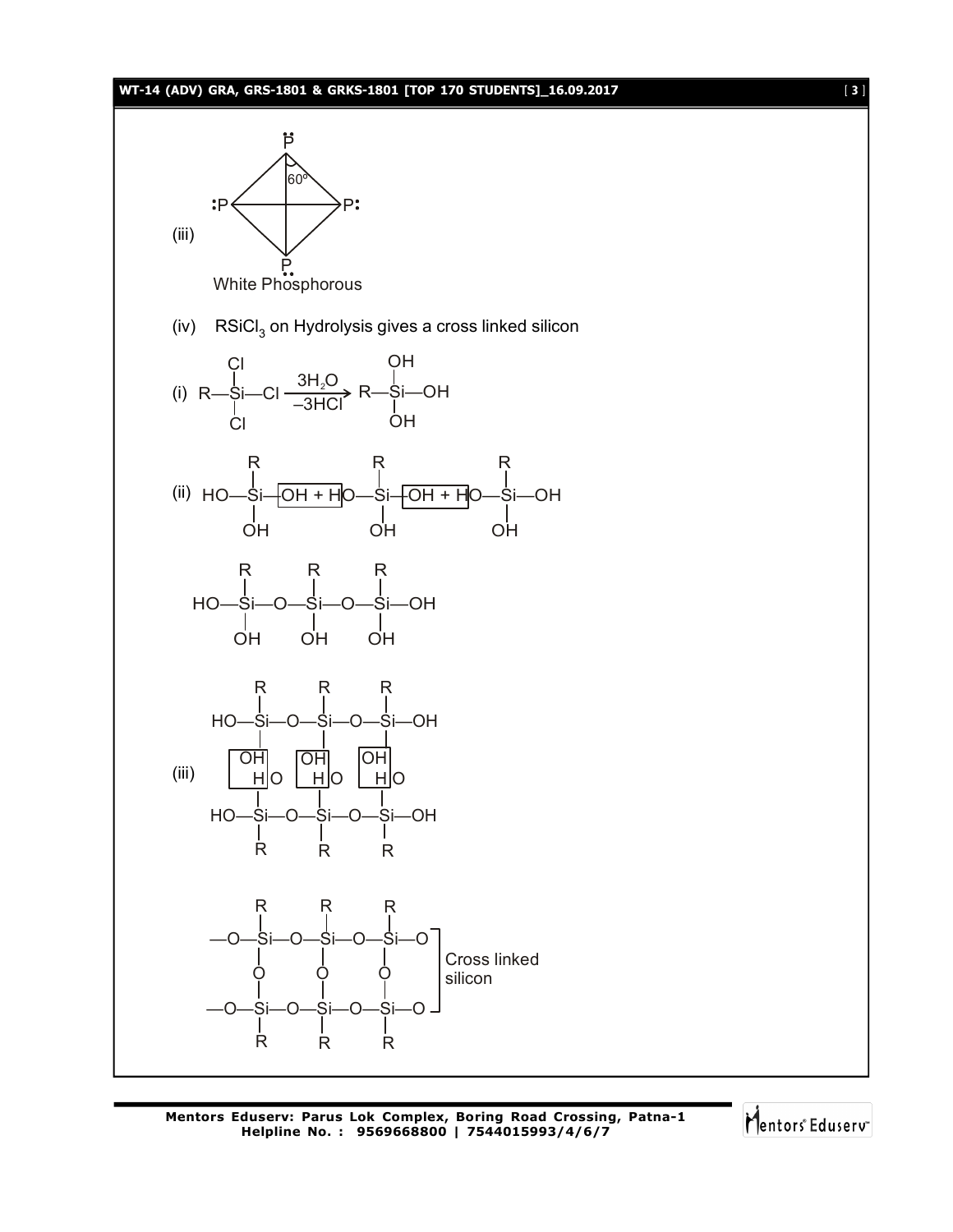

Mentors Eduserv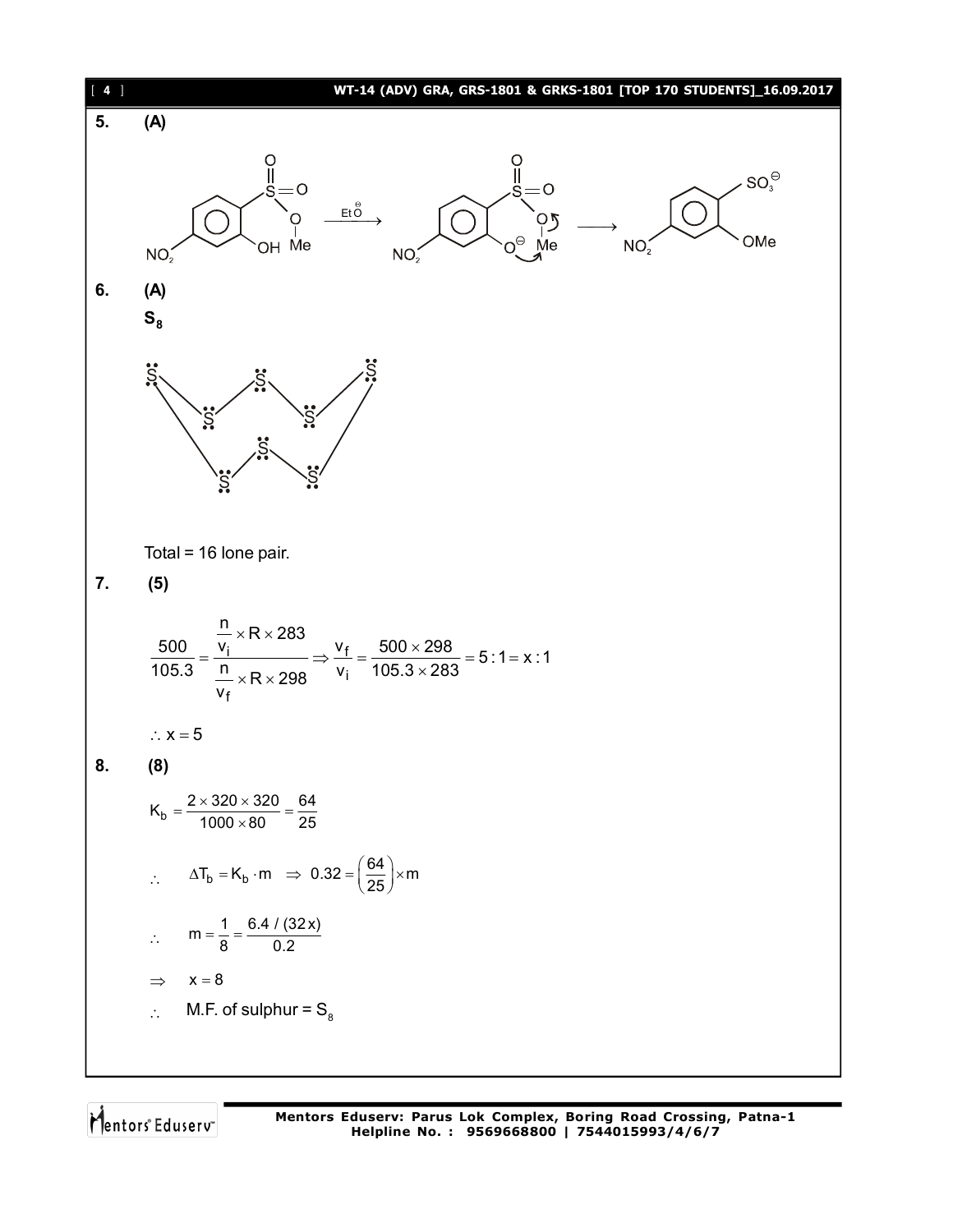## **WT-14 (ADV) GRA, GRS-1801 & GRKS-1801 [TOP 170 STUDENTS]\_16.09.2017** [ **5** ] **9. (1)**  $A(g) \longrightarrow 2B(g) + 3C(\ell) + 4D(s)$  Inert gas  $t = 0$  P 0 0 0 imm Hg  $t = 10$  mins  $P - x$  2x 20 0 imm Hg  $t = \infty$  0 2P 20 0 imm Hg  $P + i = 210$  $P - x + 2x + 20 + i = 330$  $2P + 20 + i = 430$ On solving;  $P = 200$ ,  $x = 100$ Hence 10 mins must be  $t_{1/2}$  and  $y = 1$ . **10. (3)** Leaching  $(x) = 1$ Smelting  $(y) = 3$ Amalgamation  $(z) = 1$ x.  $\mathsf{Al}_2\mathrm{O}_3$ .2H<sub>2</sub>O + NaOH  $\rightarrow$  NaAl(OH)<sub>4</sub> + H<sub>2</sub>O y.  $ZnO + C \xrightarrow{.710^{\circ}} Zn + CO$  $SnO + C \xrightarrow{.710} SPn + CO$  $\mathsf{Fe}_2\mathrm{O}_3 + \mathsf{CO} \xrightarrow{-\langle 710\rangle} 2\mathsf{Fe} + 3\mathsf{CO}_2$ z.  $Ag_2S + CuCl \longrightarrow AgCl + Cu_2S$  $AgCl + Hg \longrightarrow Ag.xHg + HgCl_2$ Ag. xHg  $\xrightarrow{\Delta}$  Hg  $\uparrow$  +Ag(s) **11. (4)** + AgCl  $\xrightarrow{\text{Agiiv}}$  $\rightarrow$ + Cl  $\xrightarrow{\mathsf{AgNO}_3}$ A ĊI Aromatic

Mentors Eduserv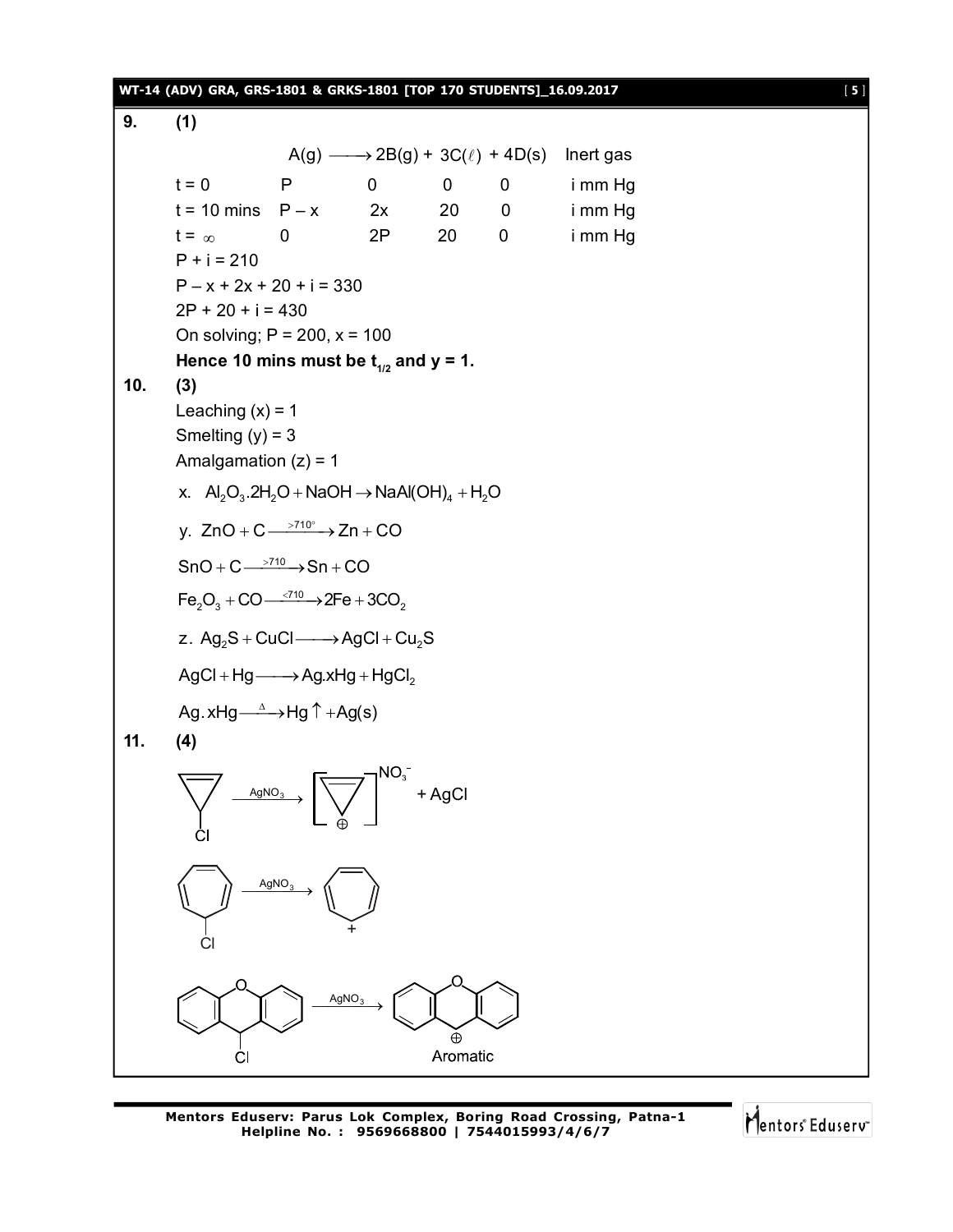| $\begin{bmatrix} 6 \end{bmatrix}$ | WT-14 (ADV) GRA, GRS-1801 & GRKS-1801 [TOP 170 STUDENTS]_16.09.2017                                                                                                                                                                                                                                                                                                                                                      |  |  |  |  |
|-----------------------------------|--------------------------------------------------------------------------------------------------------------------------------------------------------------------------------------------------------------------------------------------------------------------------------------------------------------------------------------------------------------------------------------------------------------------------|--|--|--|--|
|                                   | Ph Ph<br>Ph <sub>Ph</sub><br>Ph<br>$\begin{array}{ccc}\n P h - C - C - Ph & \xrightarrow{AgNO_3} & Ph - C - C - Ph \\ \downarrow & \downarrow & \downarrow & \downarrow \\ \downarrow & \downarrow & \downarrow & \downarrow\n\end{array}$ $\begin{array}{ccc}\n P h - C - C - Ph & \xrightarrow{AgNO_3} & Ph - C - C - Ph \\ \downarrow & \downarrow & \downarrow \\ \downarrow & \downarrow & \downarrow\n\end{array}$ |  |  |  |  |
|                                   | (To gain stability of carbocation)                                                                                                                                                                                                                                                                                                                                                                                       |  |  |  |  |
| 12.                               | (D)                                                                                                                                                                                                                                                                                                                                                                                                                      |  |  |  |  |
| 13.                               | (C)                                                                                                                                                                                                                                                                                                                                                                                                                      |  |  |  |  |
|                                   | 1° Alkyl halide                                                                                                                                                                                                                                                                                                                                                                                                          |  |  |  |  |
| 14.                               | (C)                                                                                                                                                                                                                                                                                                                                                                                                                      |  |  |  |  |
|                                   | In SN <sup>2</sup> reaction 1° Alkyl halide more reactive than 2° Alkyl halide                                                                                                                                                                                                                                                                                                                                           |  |  |  |  |
| 15.                               | (A)                                                                                                                                                                                                                                                                                                                                                                                                                      |  |  |  |  |
|                                   | Pb(s) + PbO <sub>2</sub> (s) + 2H <sub>2</sub> SO <sub>4</sub> (aq) $\rightarrow$ 2 PbSO <sub>4</sub> (s) + 2H <sub>2</sub> O (l)                                                                                                                                                                                                                                                                                        |  |  |  |  |
|                                   |                                                                                                                                                                                                                                                                                                                                                                                                                          |  |  |  |  |
|                                   | Mass of H <sub>2</sub> SO <sub>4</sub> before discharging = $3.5 \times 1000 \times x \times \frac{39}{100}$ = 1365 x                                                                                                                                                                                                                                                                                                    |  |  |  |  |
|                                   |                                                                                                                                                                                                                                                                                                                                                                                                                          |  |  |  |  |
|                                   |                                                                                                                                                                                                                                                                                                                                                                                                                          |  |  |  |  |
|                                   | Mass of H <sub>2</sub> SO <sub>4</sub> after discharging = $3.5 \times 1000 \times y \times \frac{20}{100}$ = 700 y                                                                                                                                                                                                                                                                                                      |  |  |  |  |
|                                   | Mass of $H_2SO_4$ consumed = 1365 x - 700 y                                                                                                                                                                                                                                                                                                                                                                              |  |  |  |  |
|                                   | 1365 x – 700 y = $\frac{98}{96500}$ × Q                                                                                                                                                                                                                                                                                                                                                                                  |  |  |  |  |
|                                   | Q = (1365 x – 700 y) $\frac{96500}{98}$ C                                                                                                                                                                                                                                                                                                                                                                                |  |  |  |  |
| 16.                               | (A)                                                                                                                                                                                                                                                                                                                                                                                                                      |  |  |  |  |
|                                   | For charging, the reaction followed at cathode is                                                                                                                                                                                                                                                                                                                                                                        |  |  |  |  |
|                                   | $PbSO_4(s) + H^+(aq) + 2e^- \longrightarrow HSO_4^-(aq) + Pb(s)$                                                                                                                                                                                                                                                                                                                                                         |  |  |  |  |
|                                   | $Q = 10 \times 1.5 \times 60 \times 60$                                                                                                                                                                                                                                                                                                                                                                                  |  |  |  |  |
|                                   | m = ZQ = $\frac{M \times 10 \times 1.5 \times 60 \times 60}{2 \times 96500}$                                                                                                                                                                                                                                                                                                                                             |  |  |  |  |
|                                   | $m = \frac{169.55}{2}g = 84.77g$                                                                                                                                                                                                                                                                                                                                                                                         |  |  |  |  |
| 17.                               | (B)                                                                                                                                                                                                                                                                                                                                                                                                                      |  |  |  |  |
|                                   | $m = ZQ$                                                                                                                                                                                                                                                                                                                                                                                                                 |  |  |  |  |
|                                   | $\frac{207\times2\times100\times60\times60}{2\times96500}$<br>$-$ = 772.23g<br>$m_{\rm Pb} =$                                                                                                                                                                                                                                                                                                                            |  |  |  |  |
|                                   |                                                                                                                                                                                                                                                                                                                                                                                                                          |  |  |  |  |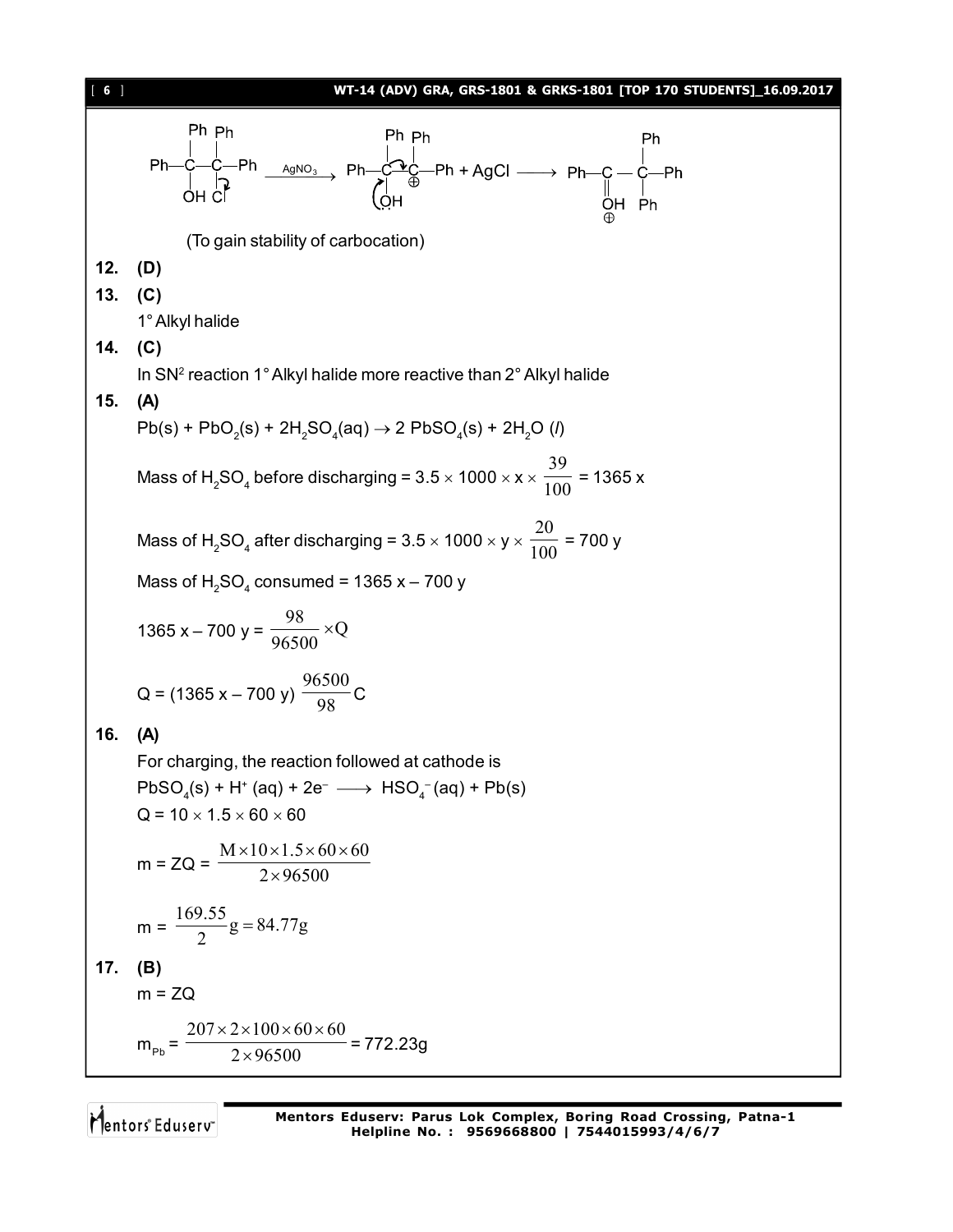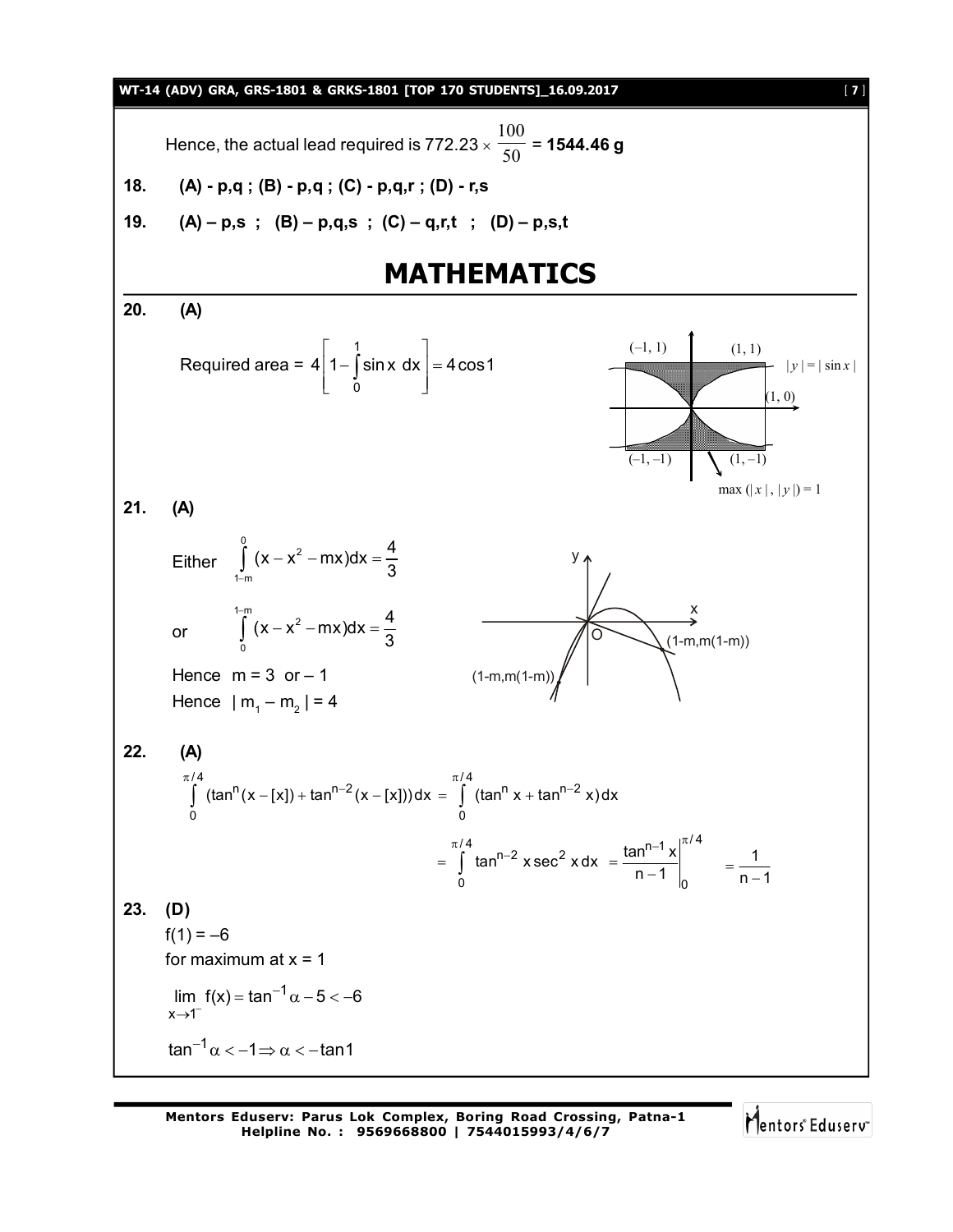#### [ **8** ] **WT-14 (ADV) GRA, GRS-1801 & GRKS-1801 [TOP 170 STUDENTS]\_16.09.2017 24. (A)** 1 1  $\int_{\cos^{-1} a}^{\cos^{-1} a} \left( \frac{[2x]}{[2x]^{2}} \right) dx$  $\sin^{-1} a$  $[2x] + [\pi - 2x]$ i, i,  $I = \int_{\sin^{-1}a}^{\cos^{-1}a} \left( \frac{[2x]}{[2x] + [\pi - 2x]} \right) dx$  $\iint_{a} f(x) dx = \int_{a} f(a+b-x) dx$ 1 1  $\int_{c}^{\cos^{-1}a}$   $\left[\pi-2x\right]$   $\left[\pi-2x\right]$   $\left[\pi\right]$  $\int_{\sin^{-1} a} \left( \left[ \pi - 2x \right] + \left[ 2x \right] \right)$   $\left( \begin{array}{ccc} \frac{3}{2} & \frac{3}{2} \\ \frac{3}{2} & \frac{3}{2} \end{array} \right)$  $\left[\frac{\pi - 2x}{2}, \frac{\pi}{2}\right]$ dx  $\left(\int_{0}^{b} f(x) dx = \int_{0}^{b} f(a+b-x) dx\right)$  $[\pi - 2x] + [2x]$ i, f  $I = \int_{\sin^{-1}a}^{\cos^{-1}a} \left( \frac{[\pi - 2x]}{[\pi - 2x] + [2x]} \right) dx \quad \left( \int_{a}^{b} f(x) dx = \int_{a}^{b} f(a+b-x) dx \right)$ 1 1  $\cos^{-1}a$  $\sin^{-1} a$ 1.dx f  $2I = \iint_{\sin^{-1} 1}$  $\frac{1}{2}$ (cos<sup>-1</sup> a – sin<sup>-1</sup> a) =  $\frac{\pi}{4}$  – sin<sup>-1</sup> a  $2^{(\text{2})}$   $\frac{1}{4}$  $I = \frac{1}{2}$ (cos<sup>-1</sup>a – sin<sup>-1</sup>a) =  $\frac{\pi}{4}$  – sin<sup>-1</sup> **25. (C)**  $3 \text{cos}^2 x$  Gyltony  $x^3$  $I = \int \frac{(2x^3 \sec^2 x - 6x) \tan x}{(x^3 \sec^2 x - 3x^2 \tan x)^2} \cdot \frac{x^3}{\tan x} dx$  $(x^3 \sec^2 x - 3x^2 \tan x)^2$  tanx  $=\int \frac{(2x^3 \sec^2 x - 6x) \tan x}{(x^3 - 2x^2 - 6x^2)}$ .  $\int \frac{\sqrt{2x^3 \sec^2 x}}{(x^3 \sec^2 x$ since  $\frac{d}{dx}(x^3 \sec^2 x - 3x^2 \tan x) = (2x^3 \sec^2 x \tan x - 6x \tan x)$ dx  $-3x^2$  tan x) = (2x $^3$  sec $^2$  x tan x  $-6$ <sup>3</sup>  $-1$   $\int \cot^2$  $I = \frac{x^3}{\tan x} \times \frac{-1}{(x^3 \cos^2 x - 3x^2 \tan x)} - \int \cot^2 x dx$ tan x  $(x^3 \sec^2 x - 3x^2 \tan x)$  $=\frac{x^3}{1} \times \frac{-1}{(x-3)^2}$  $\frac{1}{-3x^2 \tan x} - \int$  $2v$   $v$  con<sup>2</sup>  $I = \frac{x}{2(1-2)^2} + \cot x + x + c$ 3 tan<sup>2</sup>  $x - x$  sec<sup>2</sup> x tan x  $=\frac{1}{2!}$   $\frac{1}{2}$   $\frac{1}{2}$   $\frac{1}{2}$   $\frac{1}{2}$   $\frac{1}{2}$   $\frac{1}{2}$   $\frac{1}{2}$   $\frac{1}{2}$   $\frac{1}{2}$   $\frac{1}{2}$   $\frac{1}{2}$   $\frac{1}{2}$   $\frac{1}{2}$   $\frac{1}{2}$   $\frac{1}{2}$   $\frac{1}{2}$   $\frac{1}{2}$   $\frac{1}{2}$   $\frac{1}{2}$   $\frac{1}{2}$   $\frac{1}{2}$  -**26. (0)**  $I = \int_{0}^{b} \frac{e^{x/a} - e^{b/x}}{x} dx$ a x  $=\int \frac{e^{x/a}-1}{x}$ Put  $b \rightarrow y$  $\frac{a}{c}e^y - e^{\overline{a}}$  (ab)  $\frac{b}{c}e^{b/x} - e^{x/a}$ 2  $b = \left( \begin{array}{c} y \end{array} \right)$  a  $\frac{x}{x} = \frac{b}{x}$   $\Rightarrow$   $I = \int_{0}^{a} \frac{e^{y} - e^{a}}{b} \left( -\frac{ab}{2} \right) dy = \int_{0}^{b} \frac{e^{b/x} - e^{x/a}}{b-x} dx = -I$ a y  $\begin{array}{cc} 1 & \text{ab} \\ \text{b} & \frac{\text{ab}}{\text{b}} \end{array}$   $\begin{array}{cc} y^2 \end{array}$   $\begin{array}{cc} y^2 & \text{b} \\ \text{c} & \text{d} \end{array}$ y  $-e^a$  ab  $\begin{bmatrix} a & b \\ c & d \end{bmatrix}$  $=\frac{b}{y} \Rightarrow 1 = \int_{b} \frac{c}{\frac{ab}{y^2}} \left( -\frac{ac}{y^2} \right) dy = \int_{a} \frac{c}{x} dx = -1$  $\Rightarrow$  2I=0  $\Rightarrow$  I=0. **27. (4)**  $(t)$ dt  $\Rightarrow \frac{u}{dx} = f(xy)$ .y -  $f(x)$ xy x  $I = \int_{0}^{x} f(t) dt \Rightarrow \frac{dl}{dt} = f(xy).y - f(x)$  $=\int_{x} f(t) dt \Rightarrow \frac{dt}{dx} = f(xy).y - f$

Mentors Eduserv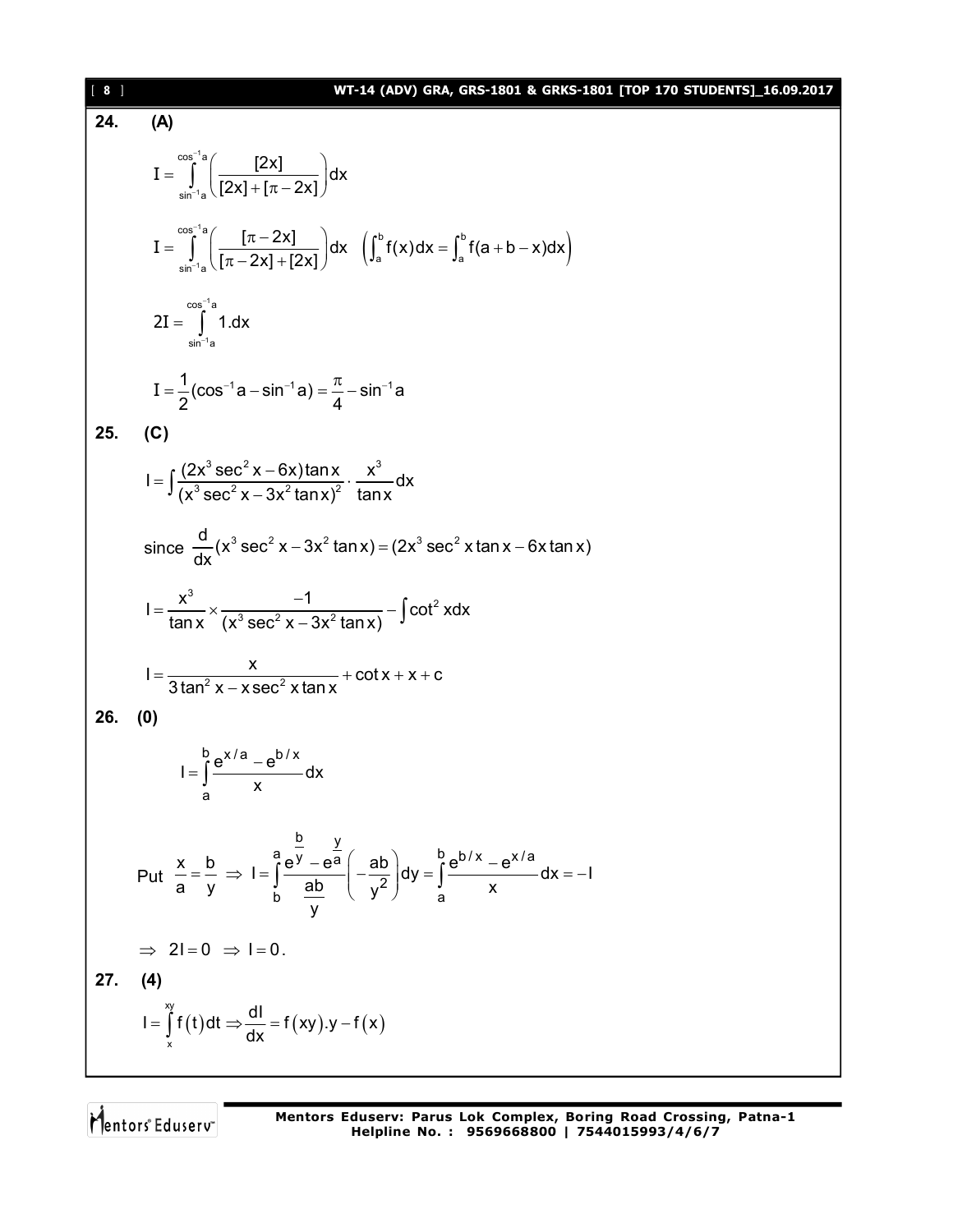#### **WT-14 (ADV) GRA, GRS-1801 & GRKS-1801 [TOP 170 STUDENTS]\_16.09.2017** [ **9** ]

$$
\frac{dI}{dx} = 0
$$
  
\nf(xy).y = f(x) putting y =  $\frac{2}{x}$   
\nf $\left(x, \frac{2}{x}\right) \frac{2}{x} = f(x) = f(x) = \frac{4}{x}$   
\n
$$
\int_{1}^{6} f(t) dt = 4 \int_{1}^{6} \frac{1}{x} dx = 4 [ln x]_{1}^{6} = 4 \text{ (ne } = 4
$$
  
\n28. (6)  
\nClearly  $f(x) = \frac{2x - x^{2}}{2}$ .  
\nA = Area of OABO  
\n= 2 [Area of OCM + Area of CNNA - Area of ONAO]  
\n
$$
= 2 \left[ \frac{1}{2} \cdot \frac{3}{4} \cdot \frac{3}{4} + \frac{1}{2} \left( \frac{3}{4} + \frac{1}{2} \right) x \frac{1}{4} - \frac{1}{2} \int_{0}^{1} (2x - x^{2}) dx \right] = \frac{5}{24}
$$
  
\n29. (1)  
\ny' = f'(x) - 4f'(4x)  
\ny'(1) = f'(1) - 4f'(4) = 5  
\ny'(4) = f'(4) - 4f'(16) = 7  
\nNow, let y = f(x) - f(f(xx))  
\ny' = f'(x) - 16f'(16x) then ...(ii)  
\nUsing (i) and (ii)  
\n⇒ f'(1) - 16f'(16) = 33  
\n∴ Derivative of f(x) + f(16x) - 32x at x = 1 is 1.  
\n30. (5)  
\nf(x) =  $\frac{(x^{3} - 3x)(x - \lambda)}{x - \lambda}$ ; consider g(x) = x<sup>3</sup> - 3x;  
\nIt is clear that  $\lambda \in [2, 2]$  number of integral values of  $\lambda$  is 5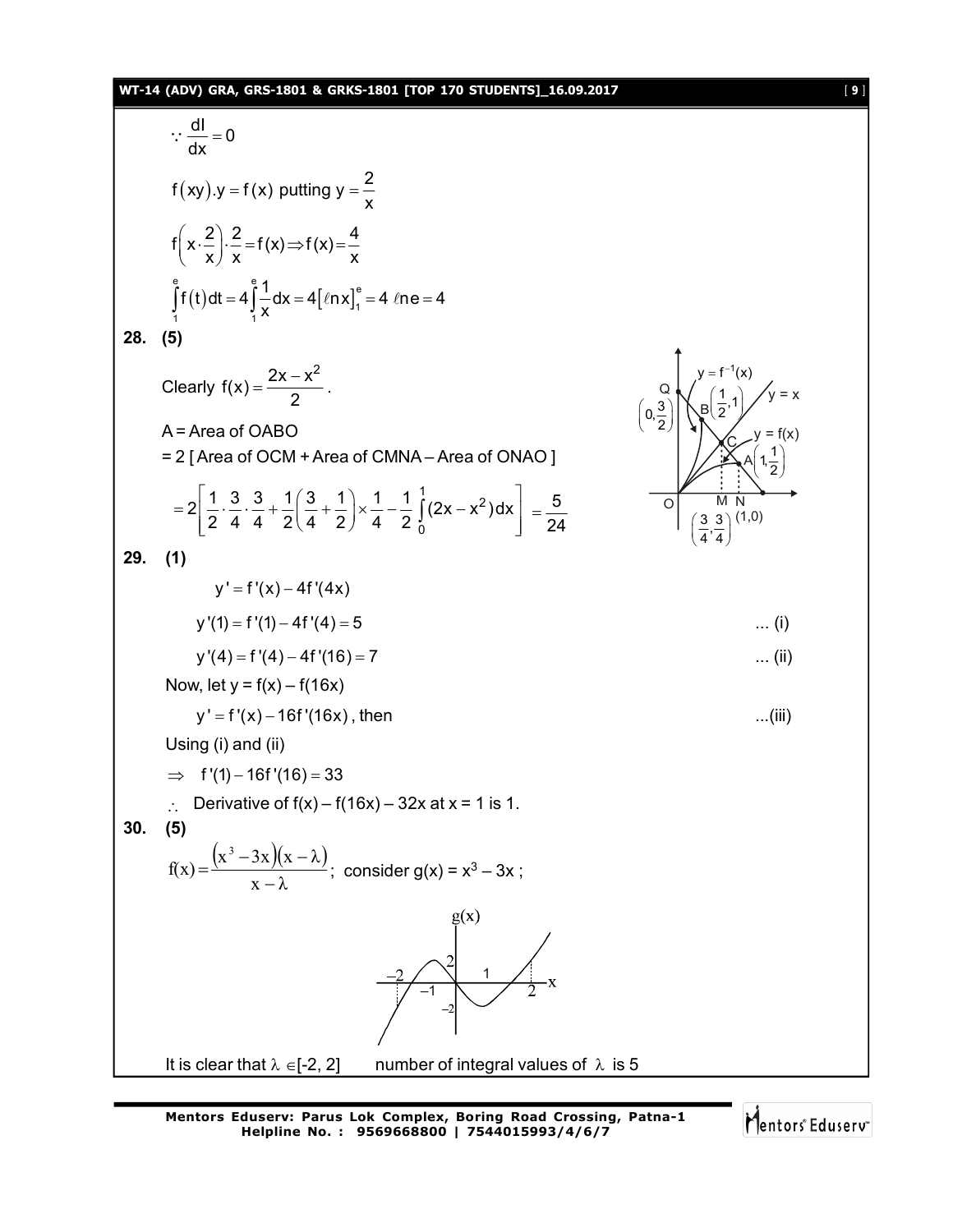### [ **10** ] **WT-14 (ADV) GRA, GRS-1801 & GRKS-1801 [TOP 170 STUDENTS]\_16.09.2017 31. (C)** 1<br> $\int v^{3/2} f(v) = \sqrt{v}f(v)dv = \frac{1}{2}$ 0 0  $\int_{0}^{1} x^{3/2} f(x) (2 - \sqrt{x}f(x)) dx = \frac{1}{2} = \int_{0}^{1} x dx$ 1<br> $\int ( (vf(x))^2 - 2\sqrt{x} , v f(x) + ( \sqrt{x})^2 )$  $\Rightarrow$   $\int_{0}^{1} ((xf(x))^{2} - 2\sqrt{x} \cdot xf(x) + (\sqrt{x})^{2}) dx = 0$ 1<br>[(vf(x) \_ ,  $\sqrt{x}$ )<sup>2</sup>  $\Rightarrow \int_{0}^{1} (xf(x) - \sqrt{x})^2 dx = 0 \Rightarrow xf(x) - \sqrt{x} = 0 \Rightarrow f(x) = \frac{1}{\sqrt{x}}$ 1 1 0 0  $\therefore \int_{0}^{1} xf(x)dx = \int_{0}^{1} \sqrt{x}dx = \frac{2}{3}$ **32. (B)**  $f(x) = e^x$  $\Rightarrow \frac{1}{\sqrt{x}} = e^x$ 0 1 y x  $\Rightarrow \sqrt{x} = e^{-x}$ which has exactly one solution in  $(0, 1)$ **33. (A)**  $0 \frac{1}{4}$  1 y x 1 4 x=1 y=8x  $y =$ 1 x Required area =  $1/4$  1 0  $1/4$  $\int_{0}^{4\pi} 8x \, dx + \int_{1/4}^{4} \frac{1}{\sqrt{x}} \, dx = \frac{1}{4} + 1 = \frac{5}{4}$ 4 **34. (D)**  $f(x)dx = \frac{f(\alpha) + f(\beta)}{2}(\beta - \alpha)$ ,  $\forall \alpha, \beta \in R$ 2 β  $\int_{\alpha}^{\beta} f(x) dx = \frac{f(\alpha) + f(\beta)}{2} (\beta - \alpha) , \ \forall \alpha, \beta \in \mathbb{R}$ Differentiating w.r.t.  $\beta$ ,  $f(\beta) = \frac{f'(\beta)}{2}(\beta - \alpha) + \frac{f(\alpha) + f(\beta)}{2}$  $2^{r}$  2  $\beta$ ) =  $\frac{f'(\beta)}{2}(\beta-\alpha)+\frac{f(\alpha)+f(\beta)}{2}$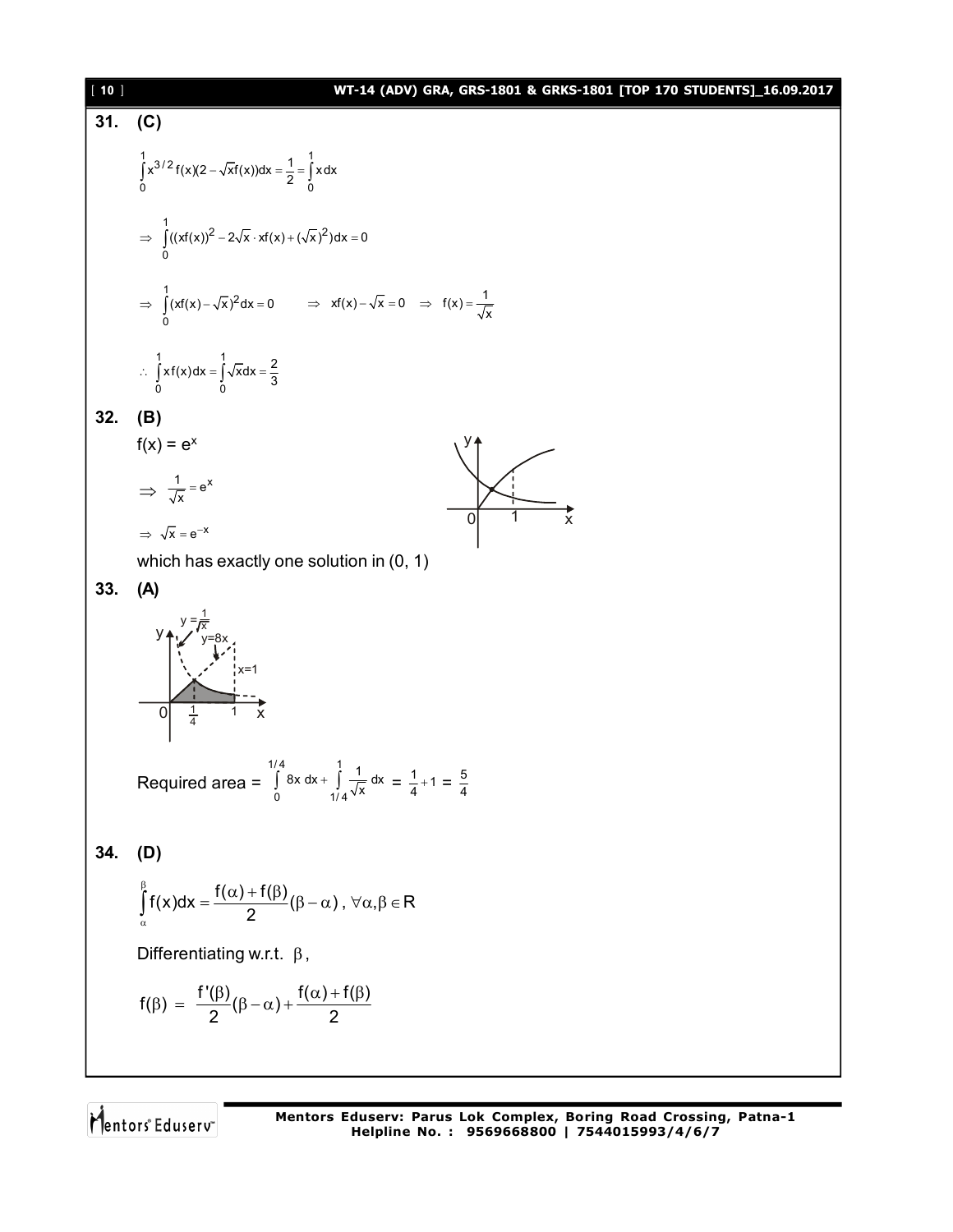**WT-14 (ADV) GRA, GRS-1801 & GRKS-1801 [TOP 170 STUDENTS]\_16.09.2017** [ **11** ]

$$
\Rightarrow f'(\beta) = \frac{f(\beta) - f(\alpha)}{\beta - \alpha} \Rightarrow \frac{f'(\beta)}{f(\beta) - f(\alpha)} = \frac{1}{\beta - \alpha}
$$
\nIntegrating both sides w.r.t.  $\beta$ ,  
\n
$$
\ln |f(\beta) - f(\alpha)| = \ln |\beta - \alpha| + \ln |\alpha|
$$
\n
$$
\Rightarrow f(\beta) - f(\alpha) = c(\beta - \alpha)
$$
\nPutting  $\beta = x$  and  $\alpha = 0$ ,  
\n
$$
f(x) = cx + \lambda
$$
, where  $\lambda = f(0)$   
\n
$$
f'(0) = 1 \Rightarrow c = 1
$$
\n
$$
\int_{-1}^{1} xf(x)dx = \int_{-1}^{1} (x^2 + \lambda x)dx = \frac{2}{3}
$$
\n35. (C)  
\n
$$
y = f(x) = cx + \lambda
$$
 touches the ellipse  $\frac{x^2}{4} + y^2 = 1$  in the first quadrant.  
\n
$$
\therefore c < 0
$$
 and  $\lambda = \sqrt{4c^2 + 1}$   
\n
$$
\therefore \int_{0}^{2} f(x)dx = \int_{0}^{2} (cx + \sqrt{4c^2 + 1})dx
$$
\n
$$
= 2(c + \sqrt{4c^2 + 1}) = g(c)
$$
 (say)  
\n
$$
g'(c) = 0 \Rightarrow 1 + \frac{8c}{2\sqrt{4c^2 + 1}} = 0 \Rightarrow c^2 = \frac{1}{12} \Rightarrow c = \frac{-1}{2\sqrt{3}}
$$
\n
$$
\therefore \text{ minimum value of } g(c) = g(\frac{-1}{2\sqrt{3}}) = \sqrt{3}
$$
\n36. (D)  
\n
$$
f(x) = cx + 2 \quad (\because f(0) = 2)
$$
\n
$$
f(x) = cx + 2 \quad (\because f(0) = 2)
$$
\n
$$
f(x) = x^2 \Rightarrow x^2 - cx - 2 = 0
$$
\nLet  $\alpha, \beta$  be the roots, where  $\alpha < \beta$ , then area of the region bounded by  $y = x^2$  and  $y = f(x)$  is  $\int_{0}^{\beta} (cx + 2 - x^2)dx = \frac{c}{2}(\beta^2 - \alpha^2) + 2(\beta -$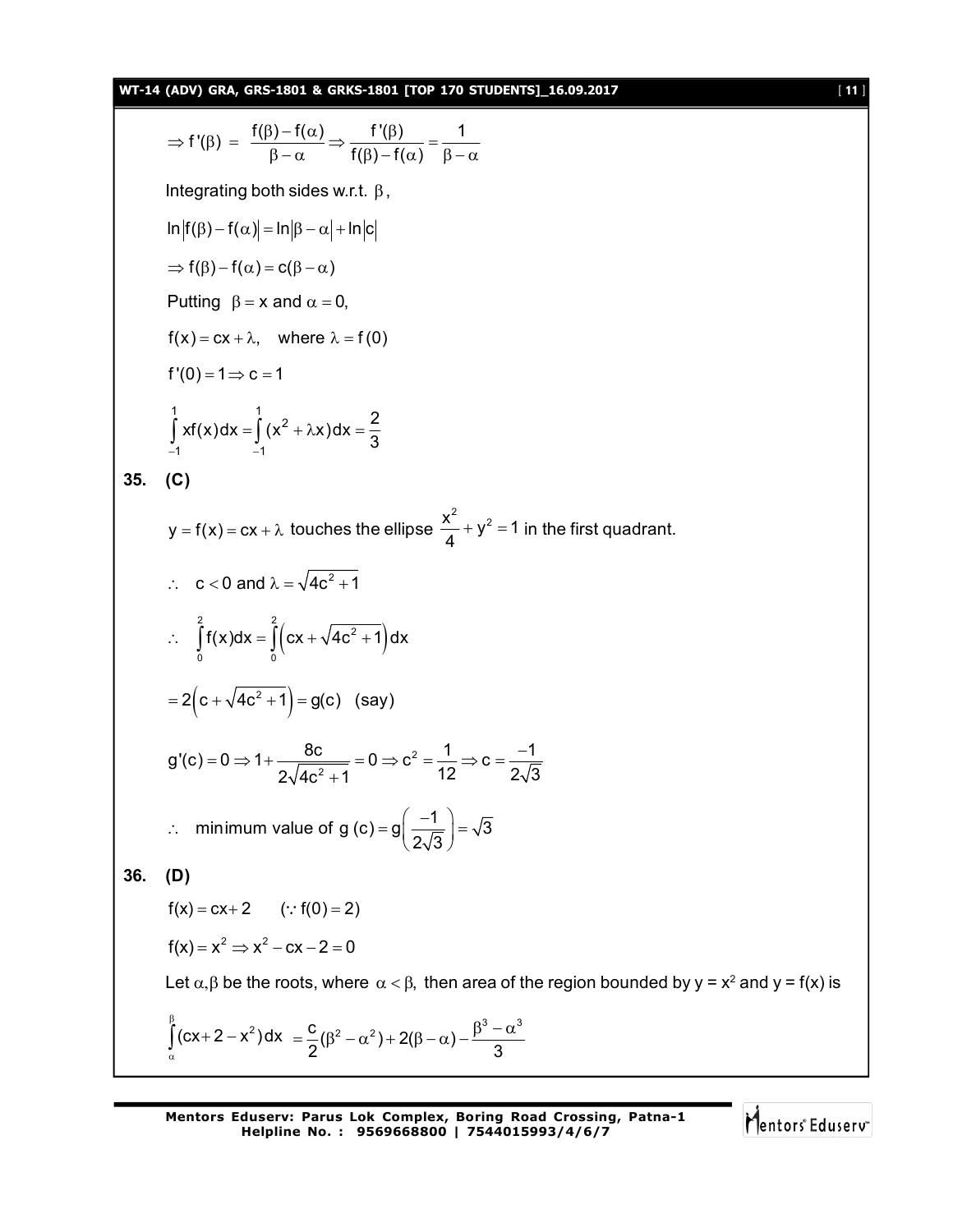#### [ **12** ] **WT-14 (ADV) GRA, GRS-1801 & GRKS-1801 [TOP 170 STUDENTS]\_16.09.2017**

$$
= (\beta - \alpha) \left[ \frac{c}{2} (\beta + \alpha) + 2 - \frac{\alpha^2 + \alpha \beta + \beta^2}{3} \right]
$$
  
\n
$$
= \sqrt{c^2 + 8} \left[ \frac{c^2}{2} + 2 - \frac{c^2 + 2}{3} \right] = \sqrt{c^2 + 8} \left( \frac{c^2}{6} + \frac{4}{3} \right) \ge \frac{8\sqrt{2}}{3}
$$
  
\n37. A→(q); B→(p); C→(t); D→(s)  
\n(A) f(x) = 
$$
\begin{cases}\n-x - 1 \text{ if } x \le -1 \\
x + 1 \text{ if } -1 \le x < 0 \\
1 - x \text{ if } 0 \le x < 1\n\end{cases}
$$
  
\n(A) f(x) = 
$$
\begin{cases}\n-\frac{x - 1 \text{ if } x \le -1}{x + 1 \text{ if } -1 \le x < 0} \\
1 - x \text{ if } x \ge 1\n\end{cases}
$$
  
\n
$$
f(x) = -x - 1
$$
  
\n
$$
f(x) = -x - 1
$$
  
\n
$$
\begin{cases}\nf(x) = 1 + x \\
-2 - 1 = 0\n\end{cases}
$$
  
\n
$$
Area = \int_{-2}^{2} f(x) dx = 4 \times \frac{1}{2} = 2
$$
  
\n(B) Differentiating, 2x · x<sup>2</sup>f(x<sup>2</sup>) = 5x<sup>4</sup> - 3x<sup>2</sup>  
\nx = 1 ⇒ f(1) = 1  
\n(C) We have f(x) = x<sup>3</sup> + 6x<sup>2</sup> + px + 7  
\n∴ f'(x) = 3x<sup>2</sup> + 12x + p < 0  
\n⇒ 3x<sup>2</sup> + 12x + p = k (x + 3) (x + 1)  
\n∴ On comparing coefficients, we get  
\nk = 3 and p = 3k  
\nHence p = 9  
\n(D) I<sub>2</sub> = 
$$
\int_{0}^{1} \frac{\tan^{-1} x}{x} dx
$$
, put x = tan θ  
\n
$$
= \int_{0}^{\frac{\pi}{2}} \frac{2}{\sin 2\theta} \cdot \frac{1}{2} dx = \frac{1}{2} I_1 \therefore \frac{
$$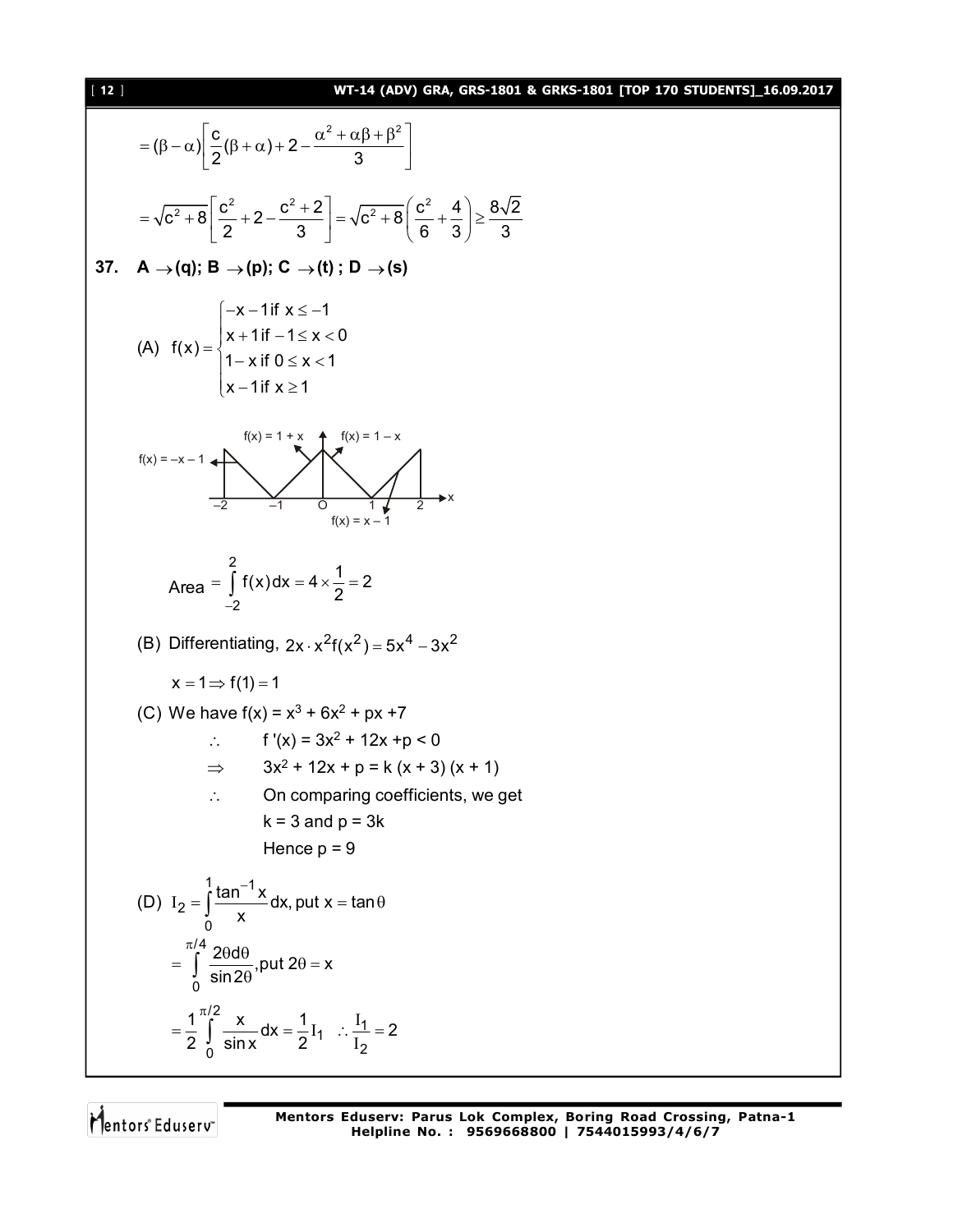**WT-14 (ADV) GRA, GRS-1801 & GRKS-1801 [TOP 170 STUDENTS]\_16.09.2017** [ **13** ]

38. A→(r); B → (r,s,t); C → (q); D → (q)  
\n(A) 
$$
\int_{2}^{\sqrt{2}+1} \frac{(x^2+1)^2 - (x^2-1)}{(x^2+1)^2} dx = \int_{\sqrt{2}+1}^{\sqrt{2}+1} \left(1-\frac{x^2-1}{(x^2+1)^2}\right) dx
$$
  
\n(A)  $\int_{2-1}^{\sqrt{2}+1} \frac{x^2-1}{(x^2+1)^2} dx$   
\n $2-\int_{\sqrt{2}-1}^{\sqrt{2}+1} \frac{x^2-1}{(x^2+1)^2} dx$   
\nNow I<sub>1</sub> =  $\int_{1/a}^{a} \frac{x^2-1}{(x^2+1)^2} dx$  where  $a = \sqrt{2}+1$  Putting  $x = \frac{1}{t}$ ;  $dx = -\frac{1}{t^2} dt$   
\n $\int_{a}^{1/a} \frac{1}{\left(\frac{1}{t^2}+1\right)^2} \left(-\frac{1}{t^2}\right) dt = -\int_{a}^{1/a} \frac{1-t^2}{(t^2+1)^2} dt = -\int_{1/a}^{a} \frac{t^2-1}{(t^2+1)^2} dt = -I_1$  ∴  $I_1 = 0$   
\n(B) *fnf(x) = 1* ⇒ *f(x) = e* ... constant function and D<sub>f</sub> = (0,1) ∪ (1,∞)  
\n(C) *f'(x) = \frac{2^x}{x} + 2^x(\ell n 2)(\ell n x); g'(x) = x^{2x} \left(2x \times \frac{1}{x} + 2\ell n x\right)  
\nCommon point is (1, 0), *f'(1) = g'(1) = 2*  
\n(D) W 3y<sup>2</sup>  $\frac{dy}{dx} - 3y - 3x \frac{dy}{dx} = 0 \Rightarrow \frac{dy}{dx} = \frac{y}{y^2 - x}$   
\n $\frac{dy}{dx} = 0 \Rightarrow y = 0 \Rightarrow \text{no real } x$ .  
\n $\frac{dx}{dy} = 0 \Rightarrow y^2 = x \Rightarrow y^3 = 1 \Rightarrow y = 1$   
\n39. (A)  
\n(Hint: This can be answered using only mental calculation)  
\n40. (D*

**Mentors Eduserv: Parus Lok Complex, Boring Road Crossing, Patna-1 Helpline No. : 9569668800 | 7544015993/4/6/7**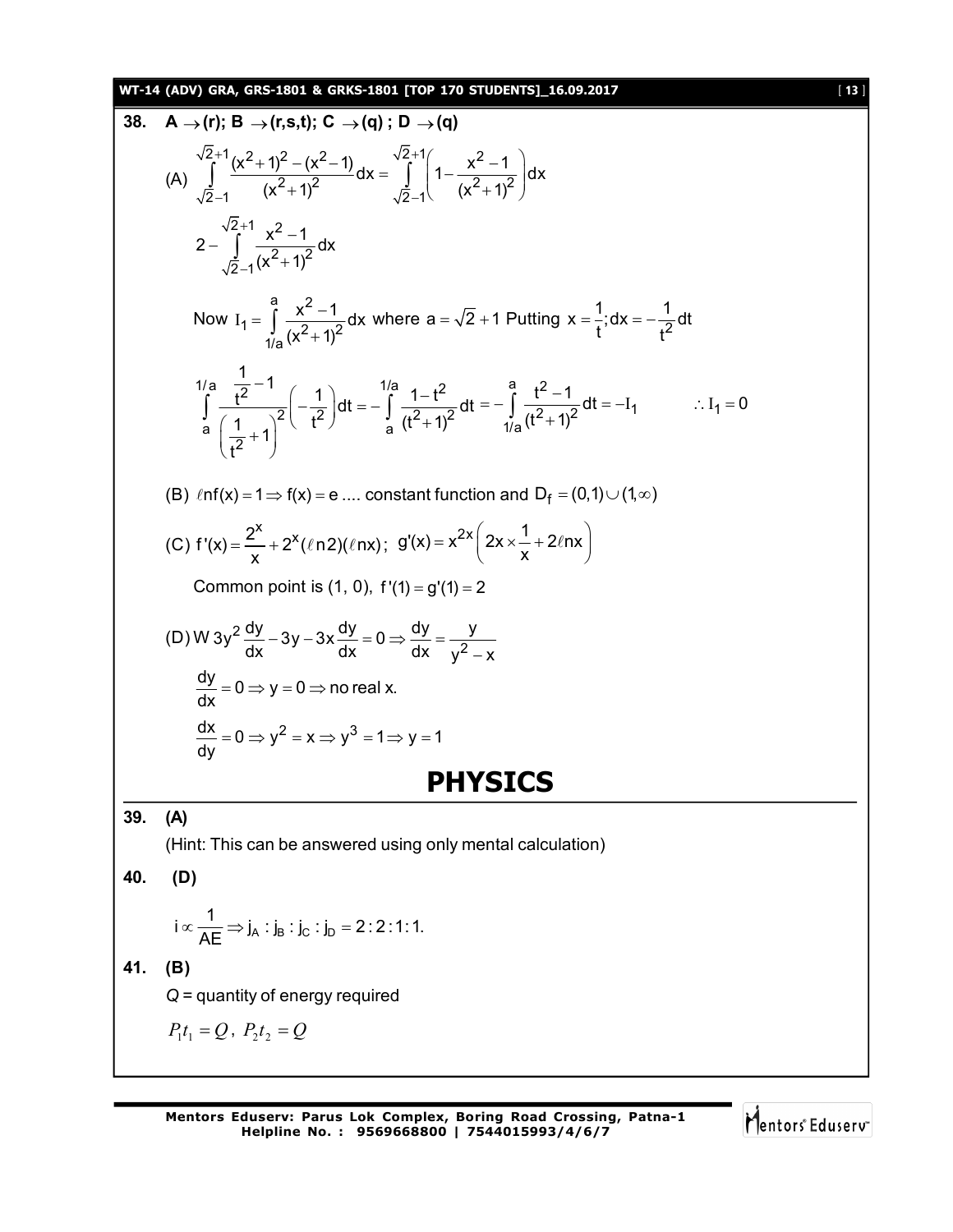#### [ **14** ] **WT-14 (ADV) GRA, GRS-1801 & GRKS-1801 [TOP 170 STUDENTS]\_16.09.2017**

$$
P_{\text{series}} = \frac{P_1 P_2}{P_1 + P_2}
$$
\n
$$
P_{\text{series}} t_0 = Q, \qquad \left(\frac{P_1 P_2}{P_1 + P_2}\right) t_0 = Q
$$
\nSolving  $t_0 = t_1 + t_2$ .  
\n(B)

The simplified circuit can be drawn as



Mentors Eduserv

**42. (B)**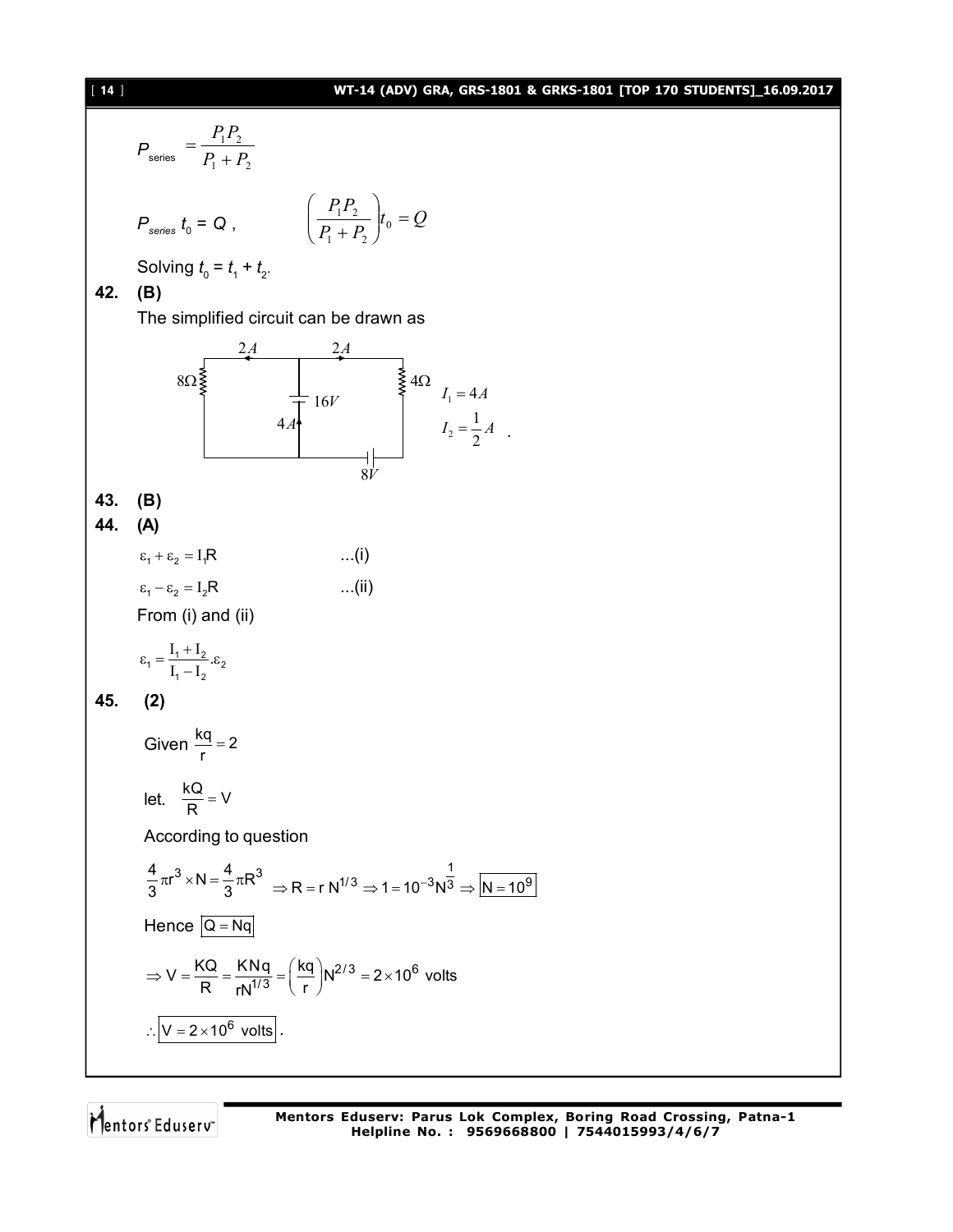#### **WT-14 (ADV) GRA, GRS-1801 & GRKS-1801 [TOP 170 STUDENTS]\_16.09.2017** [ **15** ]

**46. (5)** If loop FGHDABF  $iR + iR + iR + iR = 16 - 4$  $iR = 3$ Now,  $V_{\text{GC}} = V_{\text{GF}} + V_{\text{FB}} + V_{\text{BC}} = 16 - iR - 8 = 16 - 3 - 8 = 5$  volt. **47. (2)**  $I_0 = \frac{\varepsilon}{R_2}$  $\alpha = \frac{10}{5/2} = \frac{c}{R_2 + 3R_1}$  $I_{\infty} = \frac{I_0}{5.68} = \frac{\epsilon}{D}$  $\overline{+3R_1}$ . **48. (3)**  $=$  $^{+}$ 2 1  $1 + 1$  2  $P_1 = \frac{v}{R_1}$  $R_1 + R$  $=\frac{v^2(R_2+R_3)}{R_1R_2+R_3R_1}$ + $R_2R_3 + F$  $v_2 = \frac{v^2 (R_2 + R_3)}{P P P + P P}$  $1^{1}$  2  $7^{1}$   $1^{2}$   $1^{3}$   $1^{3}$   $1^{3}$  $P_2 = \frac{v^2 (R_2 + R_3)}{R R_1 R_2 R_3}$  $R_1R_2 + R_2R_3 + R_3R$  $=$  $^{+}$ 2 3  $2 + 1$  3  $P_3 = \frac{v}{R}$  $R_2 + R$ and  $=\frac{v^2(R_1+1)}{R_1R_2+R_2R_3}$ +  $R_2R_3$  + F  $v_4 = \frac{v^2 (R_1 + R_2)}{P P_1 + P P_2}$  $1^1$  2  $^1$   $1^1$  2  $^1$  3  $^1$  1  $^1$  3  $^1$  $P_4 = \frac{v^2 (R_1 + R_2)}{R R_1 R_2}$  $R_1R_2 + R_2R_3 + R_3R$ This gives,  $P_2P_3 = P_1P_4$  $\therefore$  P<sub>4</sub> =  $\frac{r_2}{D}P_3$ 1  $P_4 = \frac{P_2}{P_1} P_3$ P  $P_4 = \frac{120}{40} \times 20$  $=\frac{128}{40} \times 20 \Rightarrow P_4 = 60 \text{ w}$  $P_4 = \frac{3}{2} P_1$ 2  $\therefore$  **k** = 3.

Mentors Eduserv